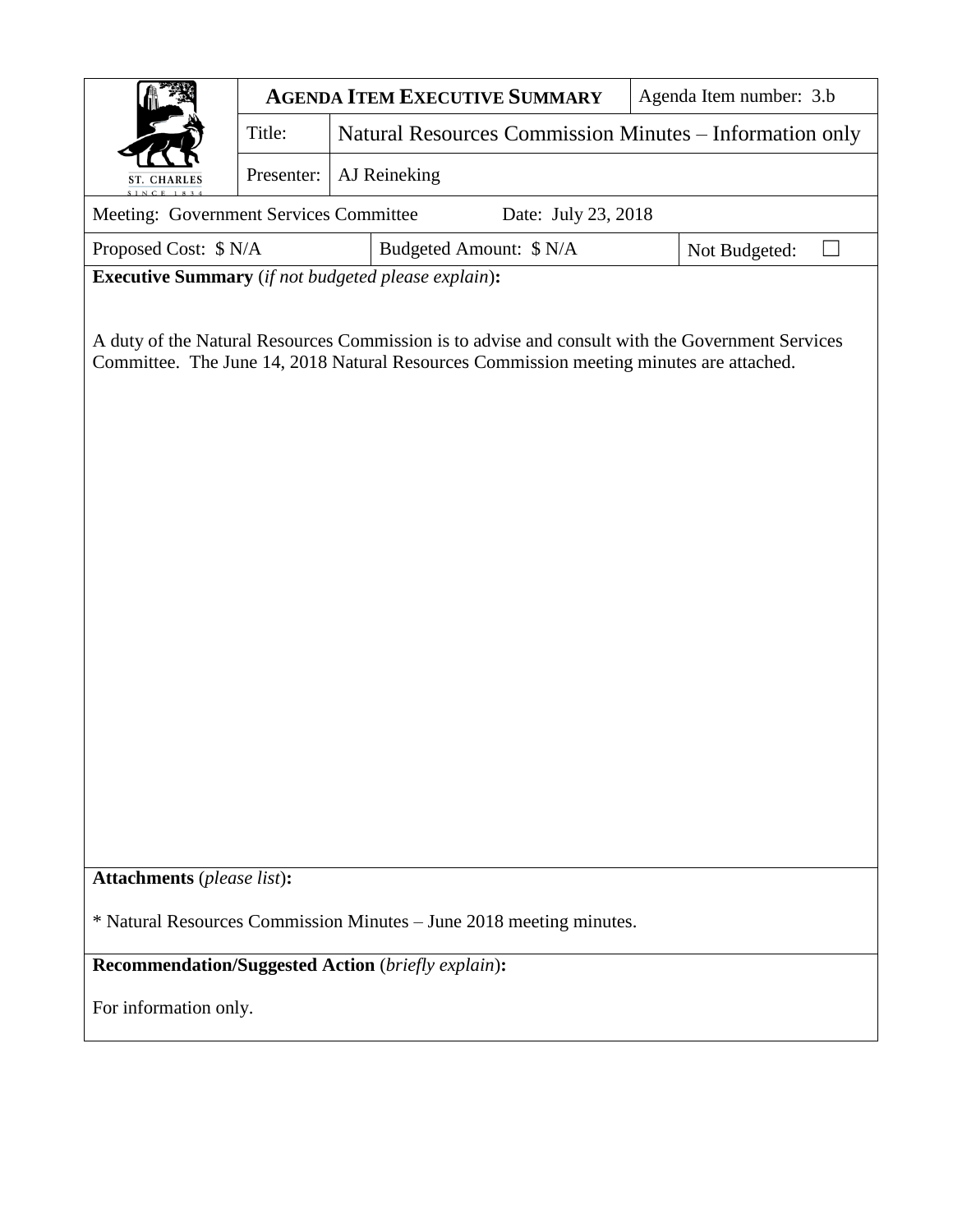# **MINUTES CITY OF ST. CHARLES NATURAL RESOURCES COMMISSION MEETING RALPH GRATHOFF, CHAIRMAN JUNE 14, 2018**

**Members Present**: Chair. Ralph Grathoff, Valerie Blaine, Kathy Brens, Jon Duerr, Heather Goudreau, Lee Haggas, Loren Nagy, Pam Otto

**Members Absent**: Raymond Hauser, Suzi Myers, Caroline Wilfong

**Others Present**: Jeremy Craft, Marcelline D'Argento, AJ Reineking

**Visitors Present:** Kim Malay - Camp Kane Heritage Foundation

#### **1. Call to Order & Pledge of Allegiance**

The meeting was convened by Chair. Grathoff at 7:02 p.m.

#### **2. Minutes Review and Approval**

Motion to approve and place into the public record the minutes of the May 10, 2018 Natural Resources Commission [NRC] meeting. Motion by Comm. Blaine, second by Comm. Brens to approve the minutes. Voice vote: unanimous; nays – none. Motion carried at 7:03 p.m.

# **3. Old Business**

# **A. NRC Student Members**

Mr. Reineking noted it is summer break for students, but Public Works has been in contact with the school superintendent, and an article regarding NRC student members was placed in *The Den* and on the City's Facebook page. No responses have been received yet, but once the school year resumes there will hopefully be some interest from students.

# **B. Arbor Day 2018 Photos**

A photo book from the 2018 Arbor Day celebration was circulated during the meeting. Photos of the 2018 Langum Woods clean-up were also included. Tree City USA standards require an Arbor Day observance and proclamation; the photo book serves to document the City's observance and proclamation on April 27, 2018.

# **C. Acknowledgment of Former Commissioner**

Chair. Grathoff acknowledged the committed service of former Tree Commissioner Ron Ziegler. Comm. Ziegler has stepped down, but was a long time member of the Tree Commission for many years and also served as interim chairman. All present acknowledged Comm. Ziegler's service to the City and the Tree Commission.

# **4. New Business**

# **A. Camp Kane Site Plan Presentation**

An overview of the plan for Camp Kane was provided by Ms. Malay of the Camp Kane Heritage Foundation.

- The development of Camp Kane will promote heritage tourism in St. Charles
- The plan will be implemented in phases
- The Jones Law Office structure was initially a holding cell for Civil War deserters
- The plan includes reconstruction of the Farnsworth mansion near the current sledding hill [the hill will remain clear for sledding]
- The mansion will house a Civil War and underground railroad museum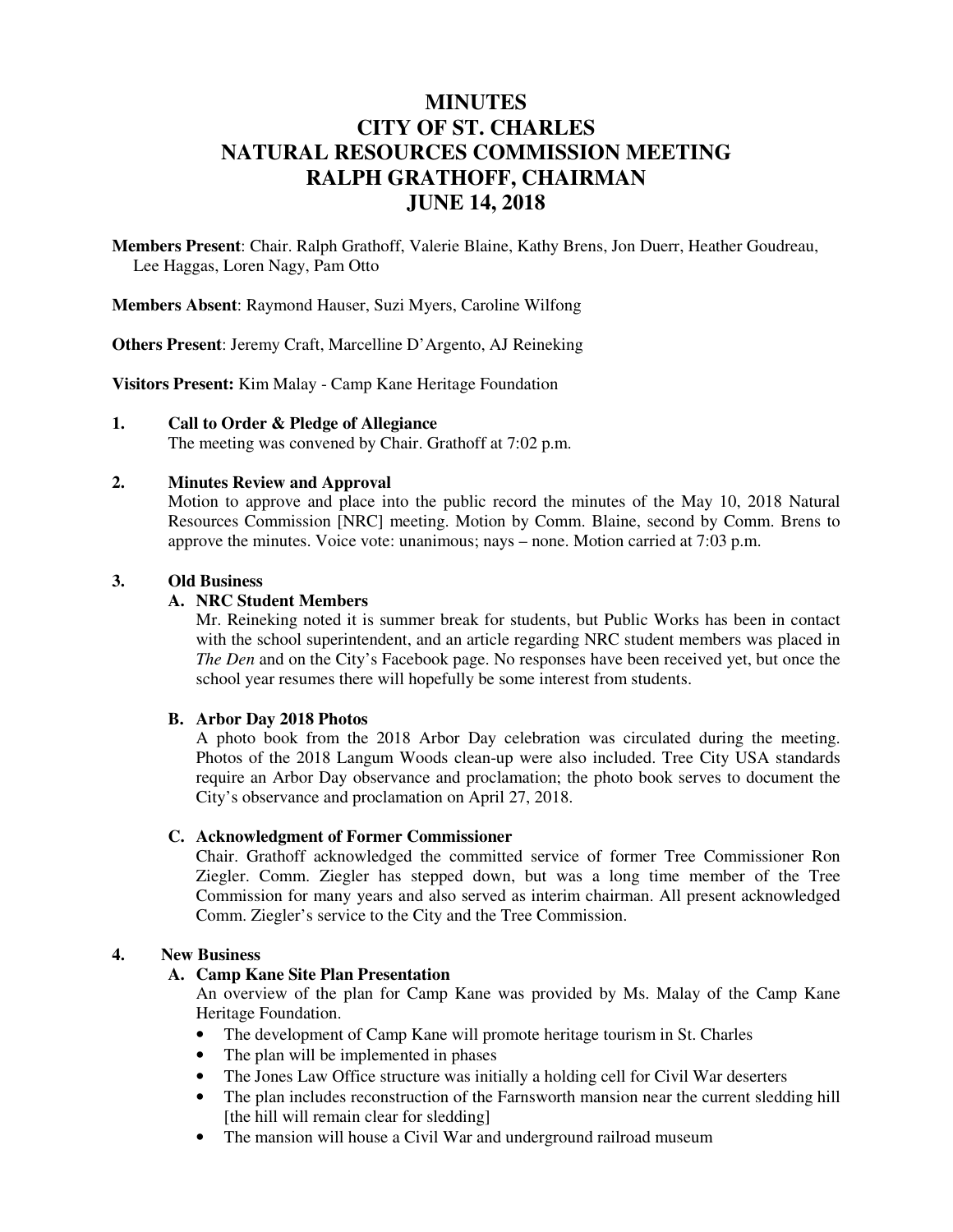- The plan includes an outdoor education center with circular seating, which will be utilized for presentations
- Paths through the camp/park will connect to paths already in Langum Woods
- Accessibility [ADA (Americans With Disabilities Act)] will be considered with regard to the surface material of new paths
- The path system will eventually link Camp Kane and Langum Woods with the cemetery located on South 7th Avenue

Mr. Reineking reported fifteen Oak trees were planted on the City-owned parcel to the north of the cemetary on South 7th Avenue. A prairie flower and native plant understory is also part of the City's plan for this area.

Chair. Grathoff inquired as to the Foundation's goal for Langum Woods. Ms. Malay explained the natural paths in the woods will be maintained, and plant identification and historic signage along the path is suggested.

Comm. Otto asked where the ADA accessible paths would be located. Ms. Malay explained ADA accessibility would not extend into the paths through Langum Woods. Comm. Otto stated the NRC's interest is in the continued health of Langum Woods. Clearing brush from the woods and preserving wildflowers are key. Perhaps Camp Kane volunteers would assist the NRC with Langum Woods maintenance activities. Restoration workdays are generally from November to February to ensure plants are not damaged. Chair. Grathoff noted neighbors / residents in the Langum Park area have also volunteered in the past.

The NRC thanked Ms. Malay for her presentation. The Foundation and the NRC will work in cooperation for the preservation of Langum Woods and the development of Camp Kane.

# **B. Invasive Species at History Museum**

Comm. Otto informed the NRC that she noticed the invasive species Black Swallow-Wort plants, also known as Black Dog Strangling Vine, growing in the front garden of the History Museum. Comm. Duerr noticed this plant as well and noted it may have been transported when the rose bushes were planted in the museum garden. Comm. Duerr stated he removed the plant from the museum garden, but he has noticed it in other places in the City as well.

# **C. NRC Social Media**

Comm. Goudreau suggested utilizing social media to publicize information on the NRC such as invasive species, volunteering and education and to increase visibility, similar to the Facebook page of America in Bloom. Mr. Reineking explained the City's Communications Division Manager would be the resource for the NRC with regard to social media. Chair. Grathoff asked if the City would assist the NRC in updating the proposed social media. Mr. Reineking will speak with the Communications Division Manager about this proposal. Ms. D'Argento noted Comm. Myers recently wrote an article for the City's newsletter, *The Den that* publicized opportunities for NRC student members. The article was published in the June 2018 issue. Mr. Reineking encouraged all members of the NRC to consider writing articles for *The Den*.

#### **D. New Contracted City Refuse/Recycling Services**

Comm. Goudreau commented on the City's new refuse and recycling service provider, Lakeshore Recycling Systems, which offers additional services including food scrap collection. Comm. Duerr mentioned that countries outside the U.S. are limiting their recycling activities, which may impact recycling here as well. Comm. Blaine commented education and reducing are solutions and noted California Pizza Kitchen no longer provides